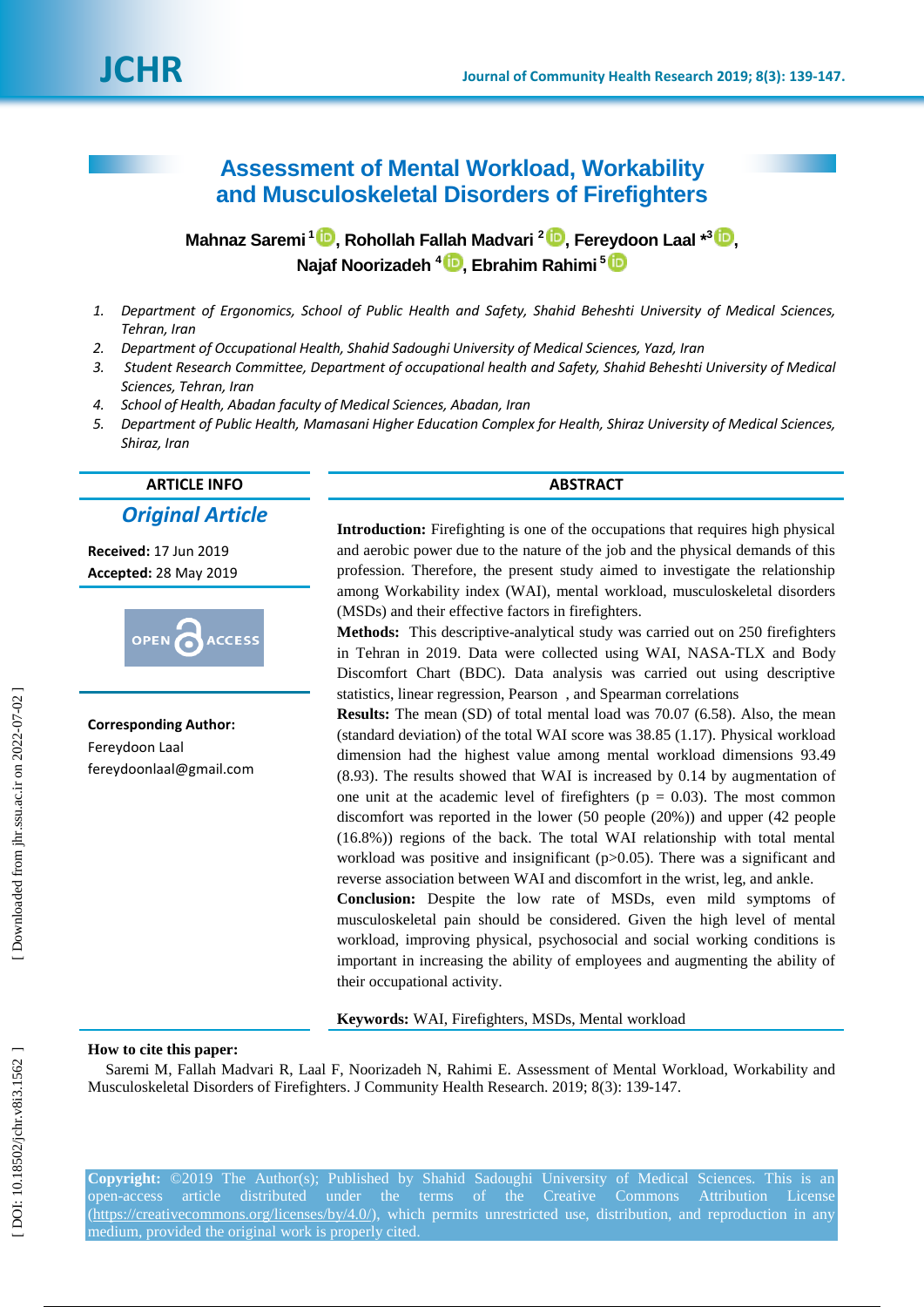#### **Introduction**

Firefighting is an inherently dangerous, physically demanding occupation that requires a sufficient level of fitness to perform mandatory job duties (1) . Firefighters often experience difficult conditions in their work environment. Therefore, they should have a good health condition and high physical and mental capacity. The capacity of physical work as a career needed during their career should remain at high level. Older firefighters face specific challenges to their ability to work and maintain physical fitness/ability to work and have physical fitness (2). The occupational responsibilities of firefighters can be diverse, challenging and dangerous (3) and because of the nature of their job, firefighters often need high physical fitness and excessive power (4). Tasks such as rescue of those who are in dangerous or distressing situations and extinguishing the fire require actions such as running, climbing, quick reaction, etc. (5) . An occupational injury is often caused by falling, slipping and jumping , which account s for approximately 28.7% of all injuries among firefighters (6) .

In developed countries, the Fire Department and its staff are considered as the main pillar of the country's immunity and relief system. Direct exposure to harmful agents, including hazardous combustion products, toxic fumes, radiation, an environment full of stress and constant tension, working shifts and dealing with tragic stories and the high risk of exposure has classified firefighting as a serious and harmful occupation (7). For instance, firefighting in North America has been known as one of the five most dangerous jobs with a mortality rate of 48.8 per 100,000 people (8) .

Therefore, in order to ensure the safety, health and comfort in the workplace and to increase the useful efficiency of people in the long run, the rational e and rational goal is that needs are adjusted in such a way that they are not more or less than the ability of an individual (9, 10). Firefighters combine physical and mental challenges while performing their job responsibilities (11) .

The WAI is also defined as the extent to which the worker is able to adapt to their job requirements physically or mentally according to their own health (12). Various studies of the WAI have proven that the low level of the WAI increases the probability of sick leave, premature retirement , and even death in people (13 -15). The mental workload refer s to the amount of effort that the mind performs while doing a task and it is basically related to the individual's mental abilities and how the information is received and processed which ultimately leads to decisions and actions (16, 17). One of the reasons for the importance of measuring and evaluating the amount of mental work can be pointed to change the nature of work from physical to cognitive and perceptual nature (18). Several studies have shown that there are many stressful factors in relief and rescue -related occupations, such as firefighting due to its specific nature which affect s the physical, mental, performance and quality of life of individuals directly (19). Weider believed that the physical and mental state of health of a firefighter can affect the safety and ability to do the optimal task (20) .

Based on the results of a study by Bugajska and Sagan with the aim of investigating musculoskeletal disorders (MSDs ) and the ability to do work in elderly and young workers, incidence and severity of pain in the arm/wrist, neck and lower back in both groups were accompanied by a decrease in WAI. Therefore, lower back pain in older workers was the most important risk factor in the reduction of WAI (21). Also, the study in different occupational groups revealed that age, obesity, physical inactivity in leisure time, poor musculoskeletal capacity, high psychological need , and heavy physical workload all have the negative effects on the WAI (22). MSDs are one of the most important occupational health issues in today's world and are prevalent in almost all professions (23) .

These disorders account for approximately 48% of all work -related illnesses (23) . In the study by Firoozeh et al., the high ability of Iranian firefighters was shown, so identifying the factors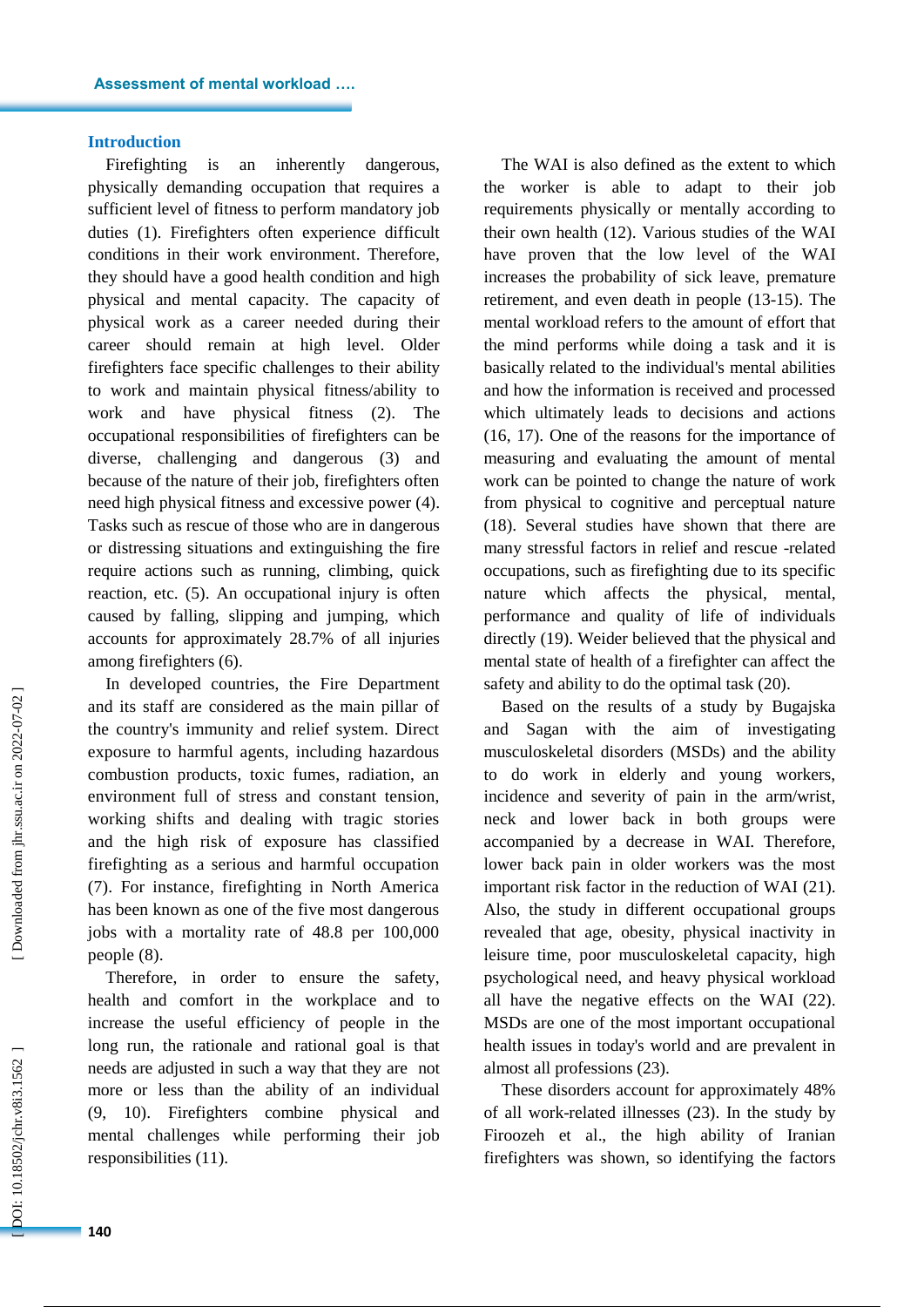influencing this ability to improve their performance is necessary for subsequent studies (8). Accordingly, and in the light of recent incidents in Iran such as the Pelesko disaster which has had negative psychological effects on the firefighters, performing such studies at the current state seems to be more crucial. The aim of the present study was to investigate the relationship between the ability to do work, mental workload and MSDs as well as the effective factors in firefighters in Tehran so that the acquired outcomes can be used to plan and use effective interventions, corrective and preventive measures in order to increase the efficiency and productivity and reduce the prevalence of MSDs.

#### **Methods**

#### **Studied type and community**

The current research is a descriptive, analytical and cross -sectional study , which was carried out on 250 firefighters in the city of Tehran.

Among more than 4000 Fire Department personnel of the Fire Department in Tehran considering confidence level of 95%, the sample size was estimated to be 200. Ultimately, the mentioned size was increased to 250 people in order to boost accuracy. Cluster sampling was performed in 8 main operational areas. Eight stations in 4 geographic areas of Tehran (north,

south, east , and west) were randomly selected from approximately 120 existing working stations. WAI, NASA -TLX and BDC questionnaires were used in this study. Before the completion of the questionnaires and the discomfort chart, applicants consent was obtained to participate in the study. If any of selected firefighters were excluded from the study for any reason s (absence, unwillingness to participate in the study), the next person was replaced in the list. Entry criteria also included a history of more than a year and lack of congenital diseases and those unrelated to the job. Meanwhile, those who had two jobs were excluded from the study.

## **Work Ability Index (WAI)**

The WAI questionnaire was used in order to assess the ability to carry out work between firefighters. Finnish researchers have invented a questionnaire based on which the ability of workers to do work can be measured  $(12)$ . The Persian version of the WAI questionnaire has already been presented (24). WAI include s seven dimensions which are listed in Table 1. Scoring criteria, according to Table 1 , for each of the dimensions specified in the questionnaire was obtained. This table shows the composition of the WAI and the range of scores for each domain.

**Item Scoring range (min & max)** Current workability compared with the lifetime best 0(very poor) 10(very good) Workability in relation to the demands of the job  $2$ (very poor) 10(very good) Number of current diseases diagnosed by a physician  $1(5 \text{ or more diseases})$ 7 (no disease) Estimated work impairment due to diseases 1(fully impaired) 6(no impairment) Sick leave during the past year (12 months)  $1(100 \text{days or more})$ 5(0 day) Own prognosis of work ability two years from now  $\frac{1(\text{hardly able to work})}{\pi}$ 7(fairly sure) Mental resources (referring to the worker's life in general, both at work and during leisure time) 1 (very poor) 4(very good)

**Table 1 .** Items covered by the WAI and the range of the scoring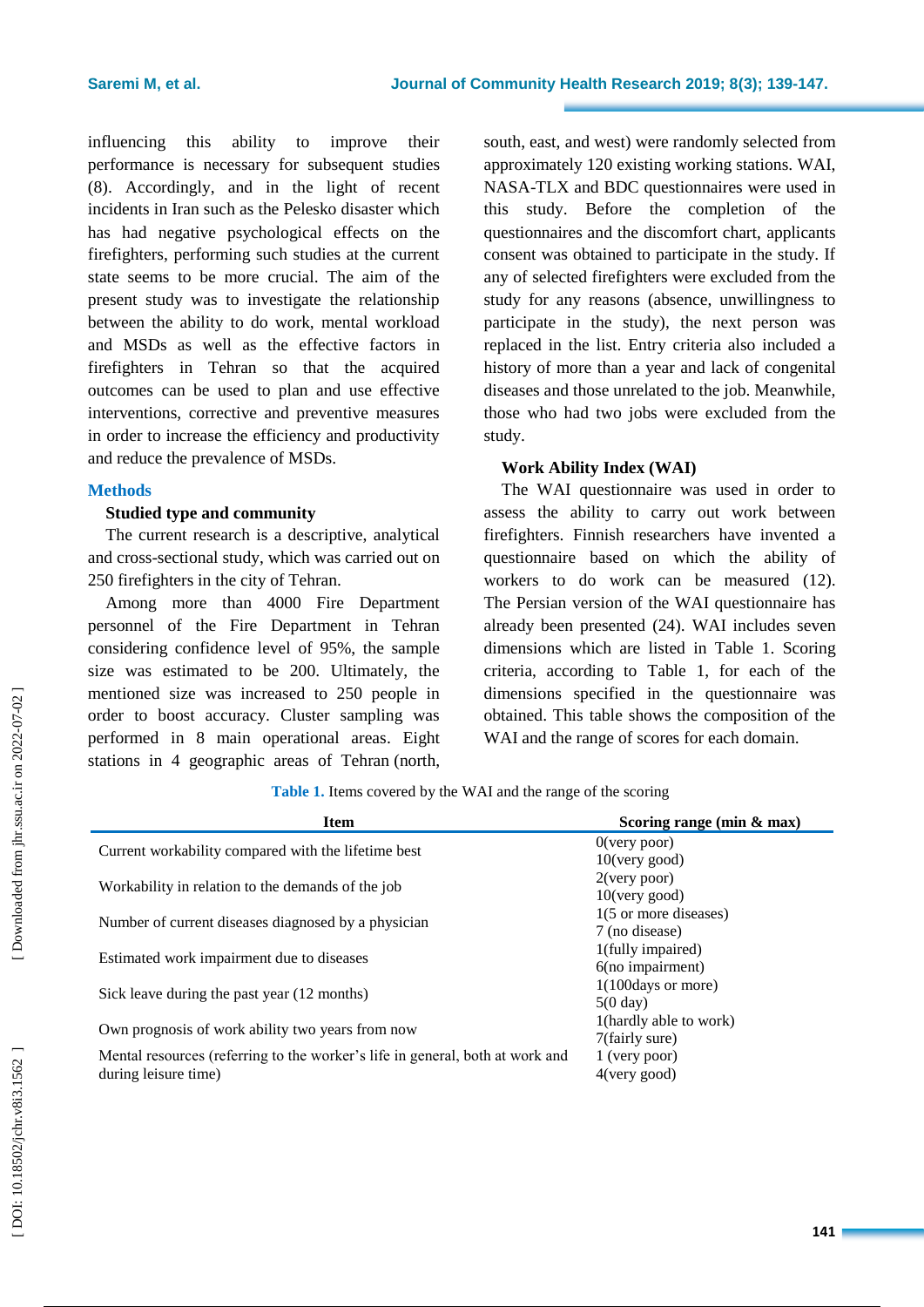Finally, WAI is classified according to four categories:

1) Ability to perform poor work (from score 7 to 27)

2) Ability to do the average work (from score 28 to 36)

3) Ability to do good work (from score 37 -43)

4) Ability to do excellent work (Score 44 to 49).

# **Mental workload**

The NASA -TLX (National Aeronautics and Space Administration Task Load Index (NASA - TLX) questionnaire was used to assess the mental workload of the firefighters. In fact, NASA -TLX is a multi -faceted tool for evaluating mental workload in a questionnaire that has been developed by the Human Performance Group at the NASA Ames Research Center (25). NASA -TLX as the most powerful tool evaluates total mental workload in six areas (Intellectual and mental load, physical load, temporal pressure, amount of effort, performance, and the amount of frustration).

The formal validity of the Persian version of this questionnaire was approved by Mohammadi et al. Moreover, the reliability of its internal consistency was evaluated as appropriate ( $\alpha$  =0.847) (26). The mental workload in these six areas was assessed in the questionnaire. Except for the performance that was assessed between the two levels of good and bad, other domains were evaluated between two low and high levels.

The process of evaluating mental workload consists of three steps as the following: The first step is to determine the weight of each of the six scales as the goal is to determine the priority of the six -dimensional scale. The second step is to determine the rating of the load for each of the six scales. The goal of this step is to determine the effect of each of the six factors in creating mental load. After determining the load weight and load rating in the previous steps, in the third step, which is the last step, the total workload of the individual was calculated by multiplying the load weight and the rating of load according to the following formula, which is numerically between 0 and 100 (formula 1) :

(1) Total mental workload =  $(W \times R)$  $\mathbf{1}$ 

#### **Body Discomfort Chart (BDC)**

Body discomfort chart (BDC) was used to investigate MSDs and the discomfort degree of people. BDC is a technique for assessing the degree of discomfort which is done based on the experience. This chart requests a history of some discomforts from firefighters. In this chart, firefighters were asked about their history/asked about the history of discomforts . In the next part, the person was asked to identify the amount of each discomfort as degrees of without discomfort, mild discomfort, moderate discomfort , and unbearable sadness according to a mental scale (27). The areas of the body that are examined in this chart consist of neck, shoulder, upper back, arm, elbow, lower back, forearm, wrists, hands and fingers, hip, thighs, knees, leg , and ankle.

#### **Data analysis**

SPSS software version 21 was used to analyze the data. The data were analyzed using descriptive statistics, linear regression, Pearson , and Spearman correlations.

### **Results**

#### **3.1 Descriptive information of individuals**

The results of the present study showed that the mean and standard deviation of firefighters' age was 32.20 (4.54 ) and their ages ranged between 22 and 50 years. The mean and standard deviation of their work experience was 7.36 (4.57 ) years and individuals had at least one year and a maximum of 29 years of work experience. Meanwhile, 190 (76%) firefighters were married and 197 (78.8%) did not have any fire -fighting operations during the interview.

From the viewpoint of population distribution in terms of educational level, the highest rate of population was devoted to those with the education level of diploma , 114 people (45.6%). Then, 79 individuals (31.6%) with a bachelor's degree, 53 (21.2%) with an associate degree , and 4 with master's degrees and higher were positioned in the next places. Also, all people were rotating shift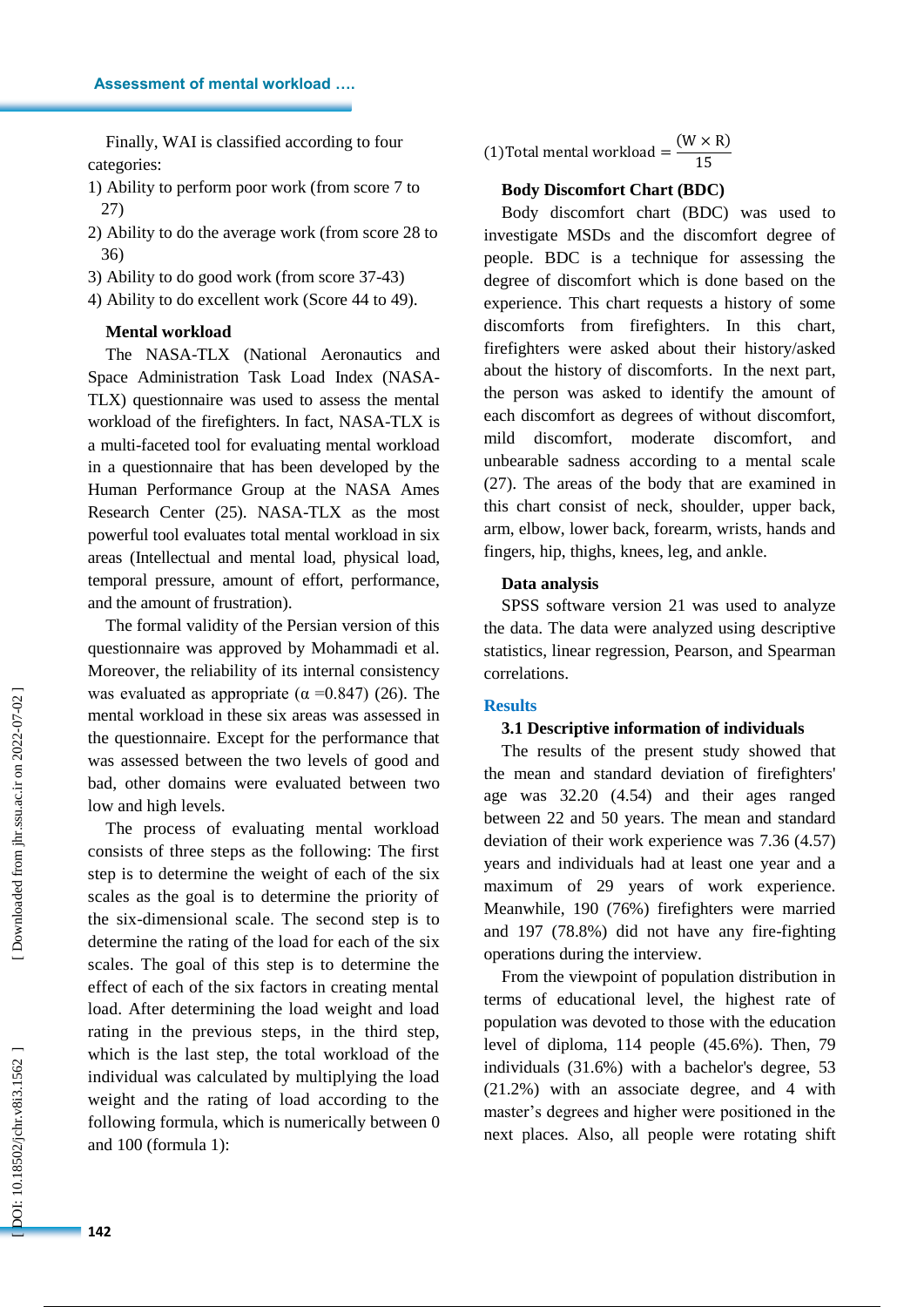workers and included the men only. Moreover, 233 individuals (93.2%) were cigarette smokers.

# **Results of the workability and mental workload and their relationship with the underlying and demographic variables**

Table 2 shows the ability to do work and mental workload in different dimensions.

According to the table, the mean and standard deviation of the overall score for workability was 38.85 (1.17 ) which was evaluated well , according to the methodology (score between 37 and 43).

Meanwhile, the highest and lowest scores were related to the dimensions of current workability compared with the ability in the best life course and mental resources , respectively. Also, according to the information in Table 2, the dimension of physical load with (93.48 (8.93 ) ) obtained the highest amount while feeling of disappointment and frustration (25.85 (23.88 ) ) acquired the lowest amount in mental workload. The total mental load was also 70.07 (6.58).

**Table 2 .** Mean and standard deviation of the workability WAI and mental workload and their dimensions in firefighters in Tehran

|                                     | WAI & Mental workload                               | <b>Mean</b> | <b>SD</b> |
|-------------------------------------|-----------------------------------------------------|-------------|-----------|
| <b>WAI</b> Subscale                 | Current workability compared with the lifetime best | 8.92        | 1.13      |
|                                     | Workability in relation to the demands of the job   | 8.11        | 1.06      |
|                                     | Current diseases diagnosed by a physician           | 5.12        | 1.78      |
|                                     | Estimated work impairment due to diseases           | 5.08        | 0.85      |
|                                     | Sick leave during the past 12 months                | 4.33        | 0.68      |
|                                     | Personal prognosis of workability 2 years from now  | 5.05        | 1.87      |
|                                     | Mental resources                                    | 2.24        | 0.85      |
|                                     | <b>Total WAI</b>                                    | 38.85       | 1.17      |
| Dimensions of<br>mental<br>workload | Intellectual and mental load                        | 92.28       | 10.21     |
|                                     | Physical load                                       | 93.48       | 8.93      |
|                                     | Temporal pressure                                   | 92.64       | 10.87     |
|                                     | Amount of effort                                    | 89.40       | 13.17     |
|                                     | Performance                                         | 26.81       | 21.59     |
|                                     | The amount of frustration                           | 25.85       | 23.38     |
|                                     | Total mental workload                               | 70.07       | 6.58      |

The number and the percentage score of firefighters' workability are shown in graph 1. According to the graph, job ability of a larger number of people (158 individuals (63.7%)), was good.



**Figure 1.** The overall score of the WAI in firefighters in Tehran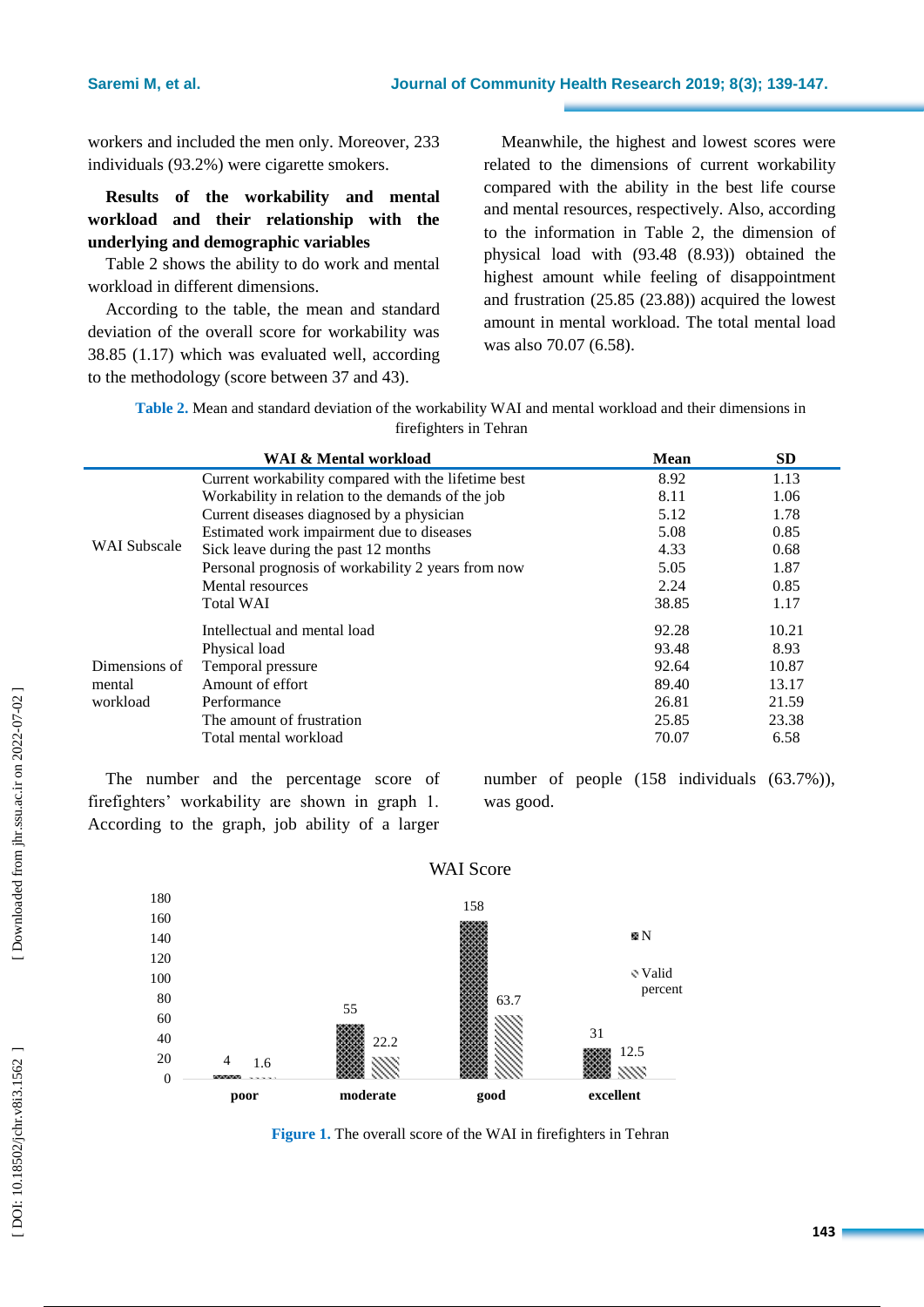#### **Assessment of mental workload ….**

The relationship between the WAI and the underlying and demographic variables in firefighters is demonstrated by linear regression in Table 3.

Meanwhile , considering the results, the WAI is augmented by 0.14 ( $p = 0.03$ ) via increasing one unit in the academic degree of firefighters. As the

age and level of education increased, the total workload decreased though not meaningful ((p = 0.24,  $\beta$  = - 0.177), (p = 0.52,  $\beta$  = - 0.043)). However, the total mental workload was improved with increasing work experience , although these connections were not significant  $(p=0.07,$  $β=0.264$ ).

| <b>Variables</b>                |         |      | 95% CI for $\beta$ |                    |
|---------------------------------|---------|------|--------------------|--------------------|
|                                 |         | р    | <b>Lower limit</b> | <b>Upper limit</b> |
| Age                             | $-0.23$ | 0.11 | $-0.46$            | 0.05               |
| <b>Education</b> level          | 0.14    | 0.03 | 0.04               | 1.20               |
| Work history                    | 0.02    | 0.85 | $-0.22$            | 0.27               |
| Marriage                        | $-0.07$ | 0.22 | $-0.44$            | 0.10               |
| Smoking                         | 0.01    | 0.86 | $-1.09$            | 1.31               |
| Having fire-fighting operations | $-0.09$ | 0.11 | $-2.14$            | 0.23               |

#### **Table 3 .** Relationship between WAI and demographic and background variables in firefighters

# **Rate of Musculoskeletal Disorders (MSDs) of Firefighters**

Table 4 shows the degree of discomfort in different areas of the body based on the BDC.

Considering the results, it is observed that the severity of discomfort of the firefighters understudy was very low and it is mild and slight in most parts such as the hip, thigh , and leg. The most common discomfort is related to the lower (20%) and upper (16.8%) regions of the back and neck (7.6%), respectively.

| Table 4. The discomfort in different parts of the body based on the BDC in firefighters |  |  |
|-----------------------------------------------------------------------------------------|--|--|
|-----------------------------------------------------------------------------------------|--|--|

|                  | The severity of discomfort, $n$ (%) |           |           |               |             |
|------------------|-------------------------------------|-----------|-----------|---------------|-------------|
| Body part        | Very mild                           | Mild      | Moderate  | <b>Severe</b> | Very severe |
| neck             | 193 (77.2)                          | 25(10.0)  | 12(4.8)   | 19(7.6)       | 1(0.4)      |
| shoulder         | 167(66.8)                           | 27(10.8)  | 39(15.6)  | 15(6.0)       | 2(0.8)      |
| upper back       | 139 (55.6)                          | 17(6.8)   | 46(18.4)  | 42(16.8)      | 6(2.4)      |
| arm              | 182 (72.8)                          | 28(11.2)  | 25(10.0)  | 15(6.0)       | 0(0)        |
| elbow            | 168 (67.2)                          | 34 (13.6) | 33 (13.2) | 13(5.2)       | 2(0.8)      |
| lower back       | 133 (53.2)                          | 20(8.0)   | 33(13.2)  | 50(20.0)      | 14(5.6)     |
| forearm          | 190 (76.0)                          | 26(10.4)  | 20(8.0)   | 14(5.6)       | 0           |
| wrist            | 193 (77.2)                          | 34 (13.6) | 13(5.2)   | 6(2.4)        | 4(1.6)      |
| hand and fingers | 212 (84.8)                          | 21(8.4)   | 10(4.0)   | 5(2.0)        | 2(0.8)      |
| Hip              | 226 (90.4)                          | 16(6.4)   | 6(2.4)    | 0(0)          | 2(0.8)      |
| thigh            | 215(86.0)                           | 14(5.6)   | 12(4.8)   | 5(2.0)        | 4(1.6)      |
| knee             | 189 (75.6)                          | 18 (7.2)  | 17(6.8)   | 18 (7.2)      | 8(3.2)      |
| Leg              | 206 (82.4)                          | 11(4.4)   | 24(9.6)   | 7(2.8)        | 2(0.8)      |
| Ankle            | 180 (72.0)                          | 25(10.0)  | 25(10.0)  | 16(6.4)       | 4(1.6)      |

# **The relationship between different factors in this study**

According to the results, WAI's relationship with total mental workload was positive but not significant ( $p = 0.55$ ,  $r = 0.038$ ). According to the results, WAI had a reverse and significant correlation with discomfort in wrist ( $p = 0.007$ ,  $r = -0.170$ , leg ( $p = 0.042$ ,  $r = -0.129$ ) and ankle

 $(p = 0.005, r = -0.176)$  while total mental workload had a significant relationship with neck discomfort ( $p = 0.047$ ,  $r = -0.125$ ).

# **Discussion**

The results of the present study revealed that despite the high level of mental workload in firefighters, their WAI rates were good and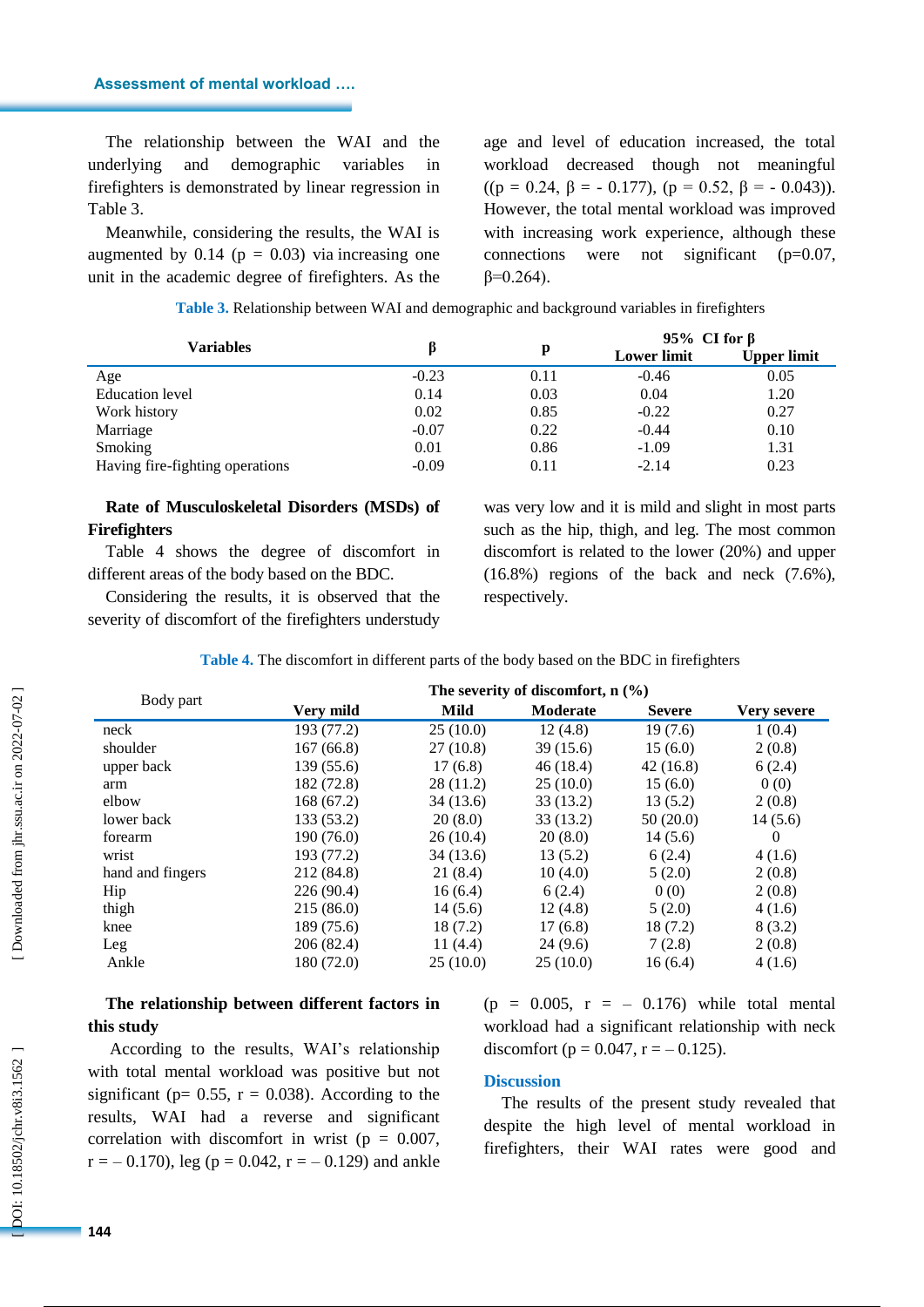desirable. WAI had a positive but insignificant relationship with the total mental workload , which was almost in contradiction with the results obtained by Safari et al . (10) .

The WAI score was also relatively high in a study carried out by Firoozeh et al. (8). In a study by Safari et al., the high volume of mental workload was reported in textile workers but their workability was evaluated as average (10). They reported high mental load due to a reduction in WAI. On the other hand, a low level of MSDs in firefighters was stated as one of the results of this study which will be discussed further.

Thus, it can be deduced that people who are selected for firefighting should be physically fit and able to adapt themselves to difficult conditions, Therefore, in this study, mental workload did not have much effect on the WAI . Other studies have shown that low musculoskeletal capacity, work accidents , and poor working conditions can be a risk factor for reducing workability among firefighters (28, 29) .

According to the results, individual features such as age, marital status, work experience, education level , and smoking were not effective on total mental workload which was consistent with the results of the study by Zimanian et al. (30). Based on the study carried out by Zamanian, demographic characteristics do not affect the workload and job satisfaction. Also, there was an inverse relationship between age, marital status, having firefighting operations and the total score of WAI, although it was not significant. It was indicated in a study on nurses by Hoonakker (31) that the physical burden of older nurses is lower than younger people. Meanwhile, a small number of smokers and having fire operations during the interview can be some of its insignificant reasons.

In a review article by Van den Berg et al., it was associated with the impact of lack of physical activity in leisure time, poor musculoskeletal capacity, older ages and high physical load with less WAI (22) . As noted above, it can be similar in some ways and also inconsistent with the results of this study in some other cases. As it was noted, the musculoskeletal discomfort in the firefighters was

very low , but the most discomfort was related to the lower and upper back. This is due to being young, having a long history of work and high physical fitness of people at the time of hiring. WAI had also a reverse and significant correlation with the amount of discomfort in wrist, leg and ankle areas. Despite the low level of these disorders during planning, preventive measures and promotion of health at work environment should be taken into account , among firefighters even mild symptoms of musculoskeletal pain should be considered. Results of a study by Punakallio et al., which was performed on Finnish firefighters in a 13 -year follow -up period indicate d back pain and symptoms of depression as a major risk factor reducing their ability to work (29). In another study by Airila et al., a number of key factors were acquired for the ability of firefighters to work well , such as frequent exercise, good sleep, lack of smoking, and physical activity (32). Based on the results of a study by Ilmarinen regular exercise can also maintain the physical capacity at older ages between 45 and 65 years without any change s (33) , which can be considered to increase the physical capacity of individuals even in middle ages and above.

In general, various studies have expressed contradictory results in such relationships. These results are probably due to differences in the studied communities , although more studies are needed with higher sample sizes and the use of more objective methods is required. Because of the low job ability of such people, it can have adverse effects on their health and productivity. Therefore, consideration of periodic examinations and social, economic, welfare and psychological support of these people are required.

Performing studies with more populations, using more objective methods to assess job ability such as examining the maximum aerobic capacity of firefighters by methods such as treadmill, ergometer bike and stair, comparing their physical and aerobic capacity before and after work shifts as well as operations and the use of psychophysiological methods in the assessment of

Downloaded from jhr.ssu.ac.ir on 2022-07-02 ]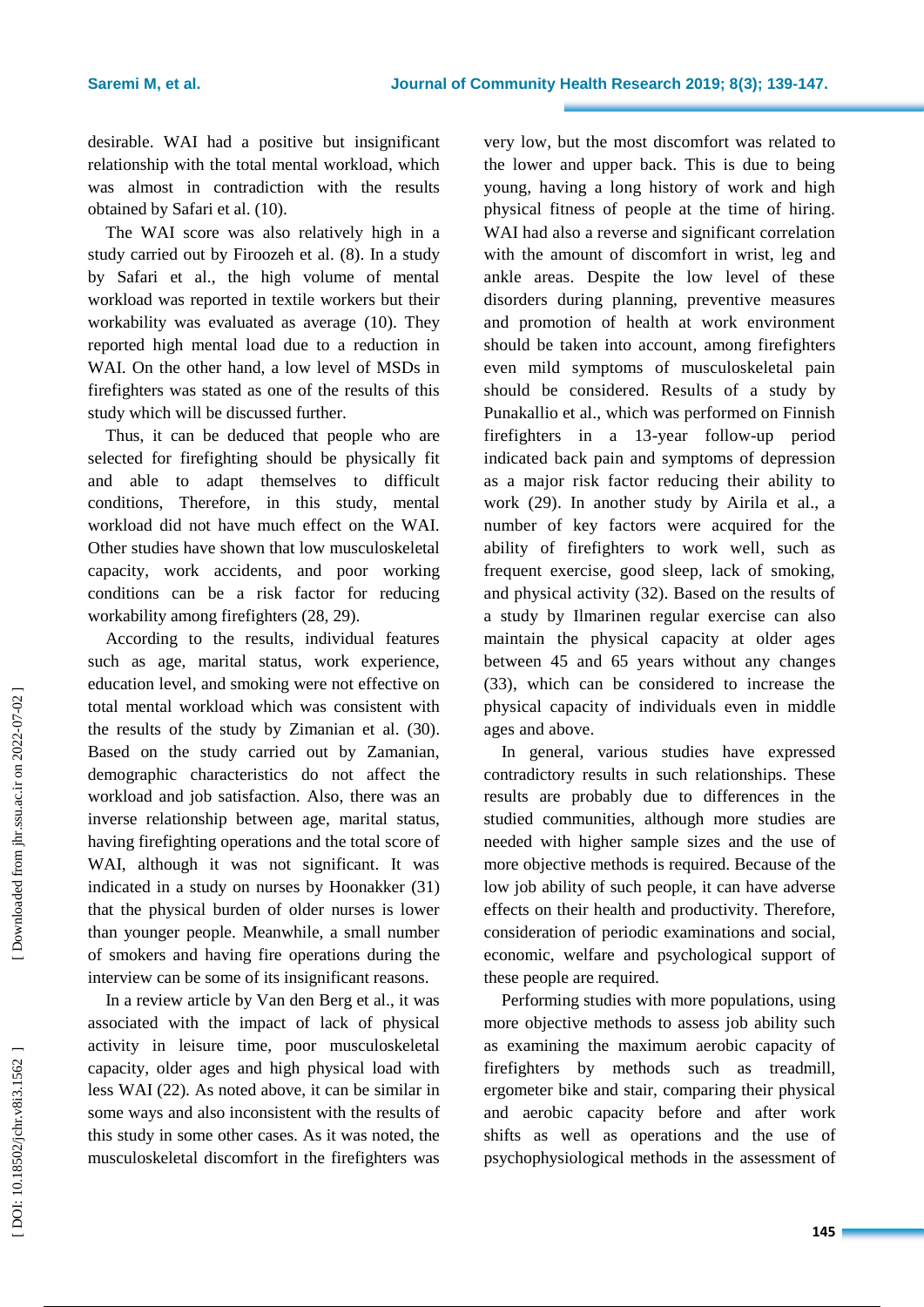risk factors that increase the amount of workload are suggested in future studies.

#### **Conclusion**

The sectional characteristics of this study are considered as a limitation that impedes strong conclusions. In this study, increasing age, marital status and having a firefighting operation caused a reduction in WAI. Also, the ability to do work and mental workload in firefighters was high while the rate of their musculoskeletal discomfort was low. Despite the low level of such disorders when planning , preventive measures in the workplace, even mild symptoms of musculoskeletal pain should be taken into account.

Improvement of physical, psychosocial and social conditions to reduce MSDs is essential in boosting the ability of employees and as a result, increasing their occupational activity.

#### **Acknowledgments**

This study is related to the project NO 1396/56461From Student Research Committee, Shahid Beheshti University of Medical Sciences, Tehran, Iran. The authors appreciate the "Student" Research Committee" and "Research  $\&$ Technology Chancellor" at Shahid Beheshti University of Medical Sciences for their financial support in this study .

#### **References**

- 1.Jahnke SA, Hyder ML, Haddock CK,et al. High -intensity fitness training among a national sample of male career firefighters. Safety and health at work. 2015;6(1):71 -4.
- 2.Kiss P, Walgraeve M, Vanhoorne M. Assessment of work ability in aging fire fighters by means of the Work Ability Index Preliminary results. Archives of public health. 2002;60(3 -4):233 -43.
- 3.Wagner SL, O'Neill M. Job, life, and relationship satisfaction for paid -professional firefighters. Journal of Loss and Trauma. 2012;17(5):423 -38.
- 4.Davis PO, Dotson CO. Physiological aspects of fire fighting. Fire technology. 1987;23(4):280 -91.
- 5.Fighters IAoF, Chiefs IAoF. The Fire Service Joint Labor Management Wellness -Fitness Initiative. IAFF; Washington, DC; 2008.
- 6.Roche AM. New horizons in AOD workforce development. Drugs: education, prevention and policy. 2009; 16(3):193 -204.
- 7.Colburn D, Suyama J, Reis SE, et al. Cardiorespiratory fitness is associated with gait changes among firefighters after a live burn training evolution. Safety and health at work. 2017;8(2):183 -8.
- 8.Firoozeh M, Saremi M, Kavousi A,et al. Demographic and occupational determinants of the work ability of firemen. Journal of occupational health. 2017;59(1):81 -7.
- 9.Cao A, Chintamani KK, Pandya AK, et al . NASA TLX: Software for assessing subjective mental workload. Behavior research methods. 2009;41(1):113 -7.
- 10. Safari S, Mohammadi -Bolbanabad H, Kazemi M. Evaluation Mental Work Load in Nursing Critical Care Unit with National Aeronautics and Space Administration Task Load Index (NASA-TLX). J Health Sys Res. 2013;9(6):613 -9.
- 11. Webb HE, McMinn DR, Garten RS,et al. Cardiorespiratory responses of firefighters to a computerized fire strategies and tactics drill during physical activity. Applied ergonomics. 2010;41(3):376 -81.
- 12. Tuomi K, Ilmarinen J, Jahkola A, et al. Work Ability Index (WAI). Helsinki: Finnish Institute of Occupational Health. 1998.
- 13. Alavinia SM, De Boer A, Van Duivenbooden J,et al. Determinants of work ability and its predictive value for disability. Occupational Medicine. 2008;59(1):32 -7.
- 14. Tuomi K, Ilmarinen J, Seitsamo J, et al. Summary of the Finnish research project (1981 —1992) to promote the health and work ability of aging workers. Scandinavian Journal of Work, Environment & Health. 1997:66-71.
- 15. Camerino D, Conway PM, Van der Heijden BIJ, et al. Low ‐perceived work ability, ageing and intention to leave nursing: a comparison among 10 European countries. Journal of advanced nursing. 2006;56(5):542 -52.
- 16. Habibi E. Relationship between work ability and mental workload with musculoskeletal disorders in industrial jobs. Journal of Preventive Medicine. 2016;2(4):29 -38.